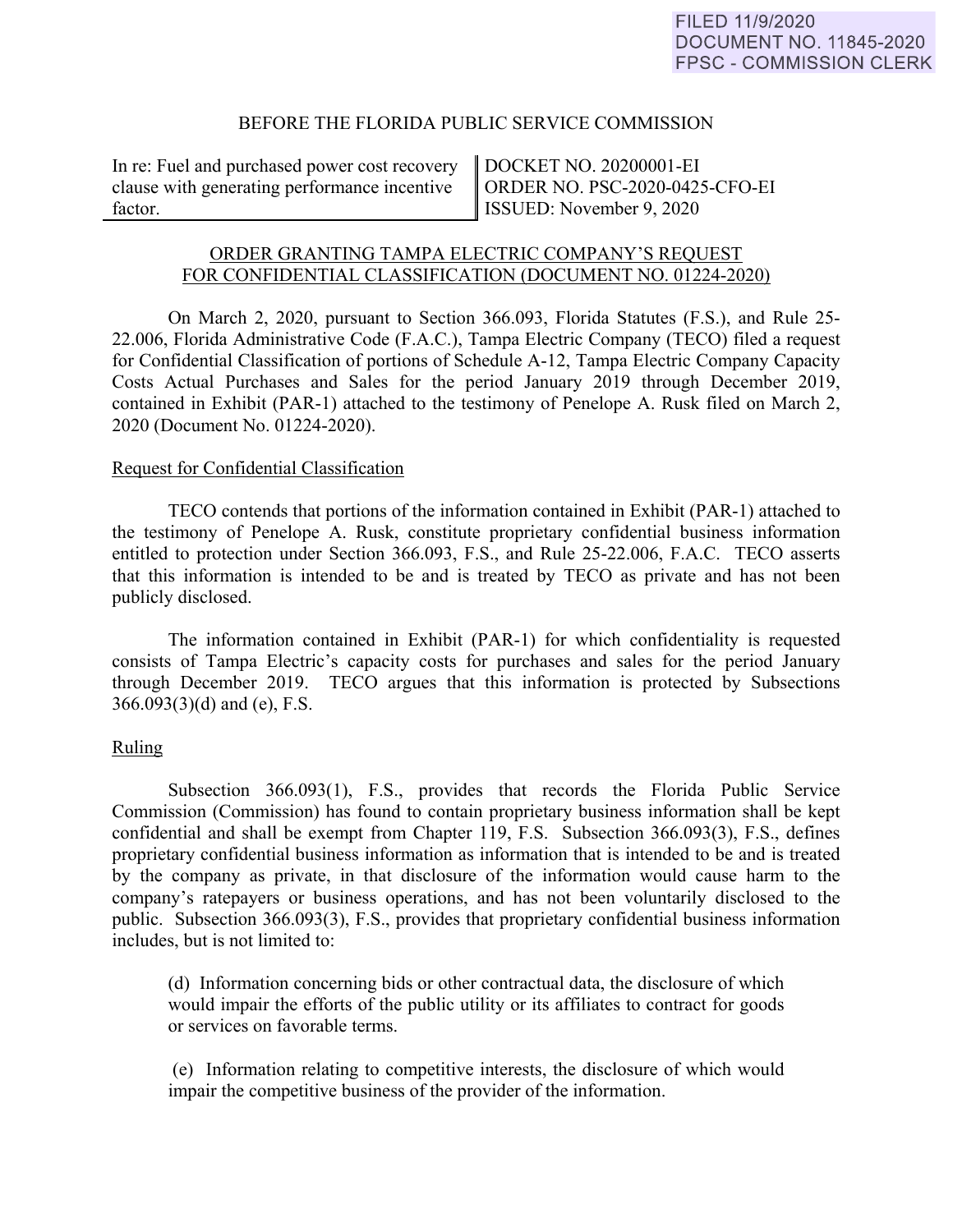# ORDER NO. PSC-2020-0425-CFO-EI DOCKET NO. 20200001-EI PAGE 2

 Upon review, it appears the information and data provided in this request satisfies the criteria set forth in Subsection 366.093(3), F.S., for classification as proprietary confidential business information. The pricing terms of the capacity contracts appear to be "information concerning bids or other contractual data, the disclosure of which would impair the efforts of the public utility or its affiliates to contract for goods or services on favorable terms" and "information relating to competitive interests, the disclosure of which would impair the competitive business of the provider of the information." Thus the information identified in Document No. 01224-2020 shall be granted confidential classification.

Pursuant to Subsection 366.093(4), F.S., confidential classification may only extend for up to 18 months from the issuance of an Order granting confidential classification unless "the Commission finds, for good cause, that the protection from disclosure shall be for a specified longer period." I find that the information identified in Document No. 01224-2020 shall be granted confidential classification for a period of 18 months from the issuance of this Order.

Based on the foregoing, it is hereby

 ORDERED by Commissioner Andrew Giles Fay, as Prehearing Officer, that Tampa Electric Company's Request for Confidential Classification of Document No. 01224-2020, is granted, as set forth herein. It is further

 ORDERED that the information in Document No. 01224-2020 for which confidential classification has been granted, shall remain protected from disclosure for a period of up to 18 months from the date of issuance of this Order. It is further

 ORDERED that this Order shall be the only notification by the Commission to the parties of the date of declassification of the materials discussed herein.